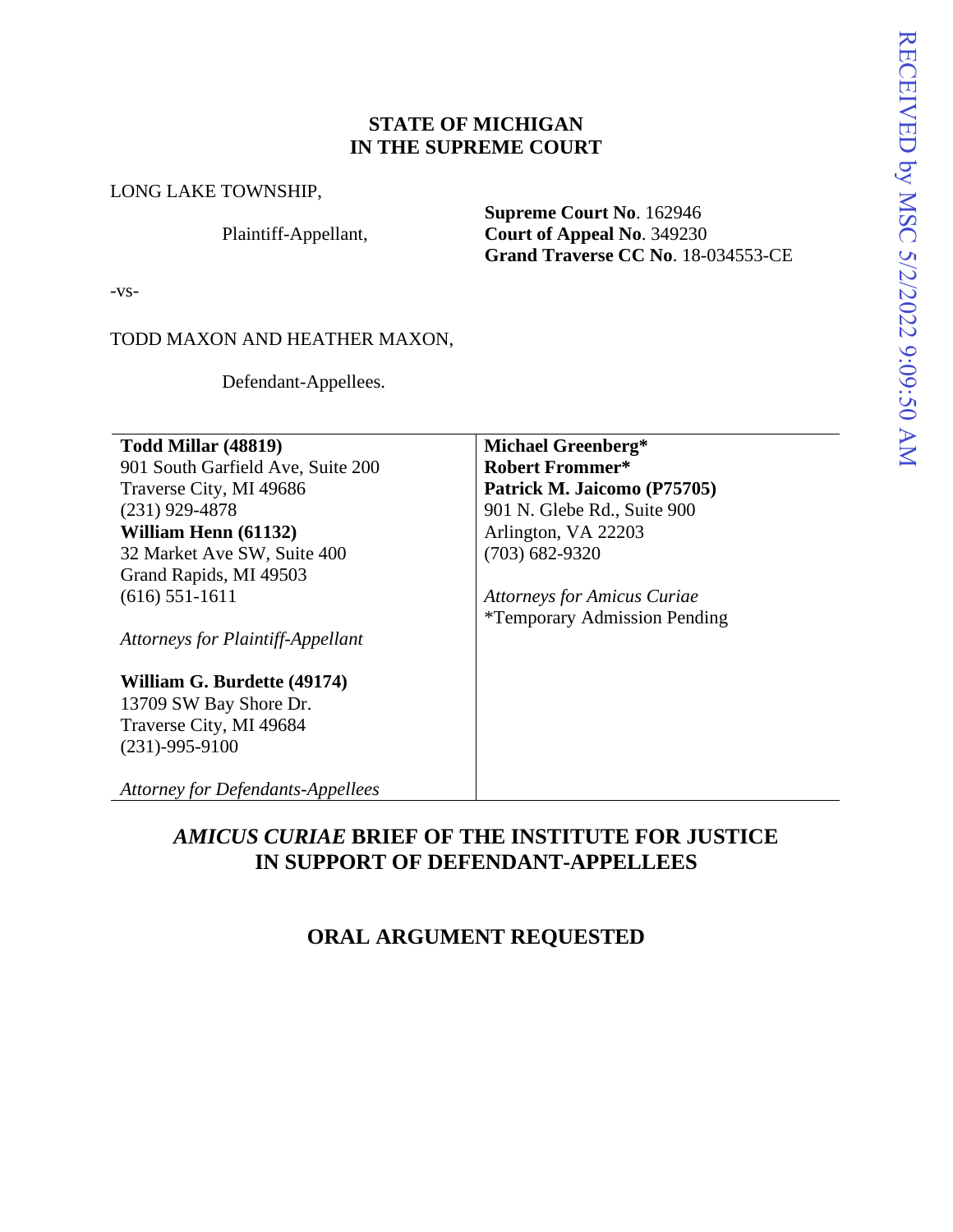**PAGES**

# **TABLE OF CONTENTS**

| I.  | Exclusion was one among many remedies employed at the Founding to secure the<br>people against unreasonable searches and seizures, but today, it is the only remedy     |
|-----|-------------------------------------------------------------------------------------------------------------------------------------------------------------------------|
|     | A. Exclusion was among the remedies courts originally applied to safeguard search-                                                                                      |
|     | B. The exclusionary remedy is all the more important today because remedies<br>complementary to exclusion available at the Founding no longer exist in practice 7       |
| II. | Modern caselaw from the U.S. Supreme Court and state high courts support the<br>exclusionary remedy's applicability in civil enforcement cases like this one  10        |
|     | A. The Supreme Court and lower courts around the country have applied the<br>exclusionary remedy in coercive, quasi-criminal, civil enforcement cases 10                |
|     | B. None of the factors the Supreme Court has identified in refusing to apply the<br>exclusionary rule in other contexts caution against the rule's application here  13 |
|     |                                                                                                                                                                         |
|     |                                                                                                                                                                         |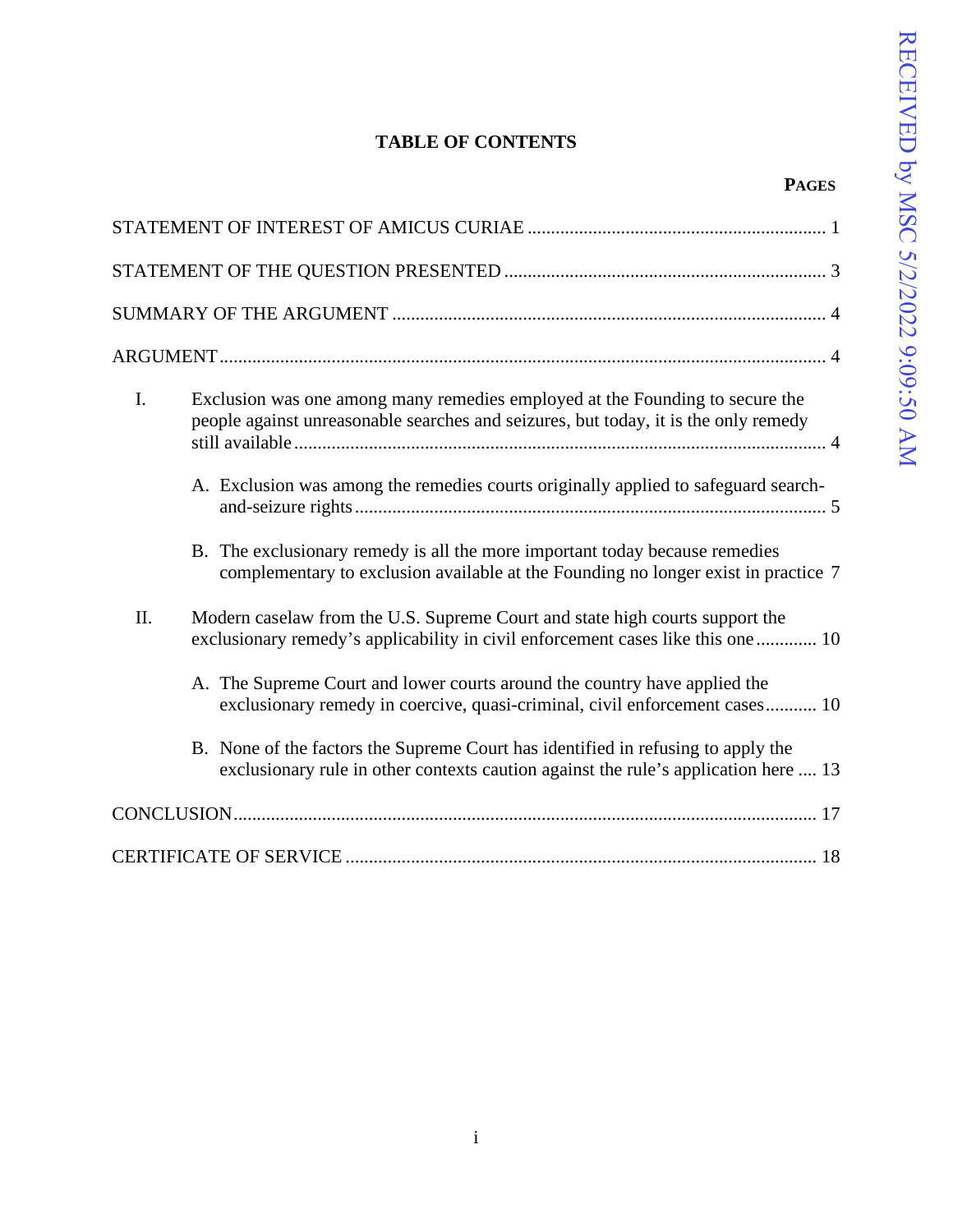## **INDEX OF AUTHORITIES**

| <b>CASES</b>                               | <b>PAGES</b> |
|--------------------------------------------|--------------|
| Ashcroft v Iqbal,                          |              |
| Bennett v Mertz,                           |              |
|                                            |              |
| Carlisle v State ex rel Trammell,          |              |
| Carson v State ex rel Price,               |              |
| City of Tahlequah v Bond,                  |              |
| Entick v Carrington,                       |              |
| Frisbie v Butler                           |              |
| Grumon v Raymond                           |              |
| Herring v United States,                   |              |
| Imbler v Pachtman,                         |              |
| In re Forfeiture of \$180,975,             |              |
| Jefferson Parish v Bayou Landing Ltd, Inc, |              |
| Jessop v City of Fresno,                   |              |
| Jones v Commonwealth,                      |              |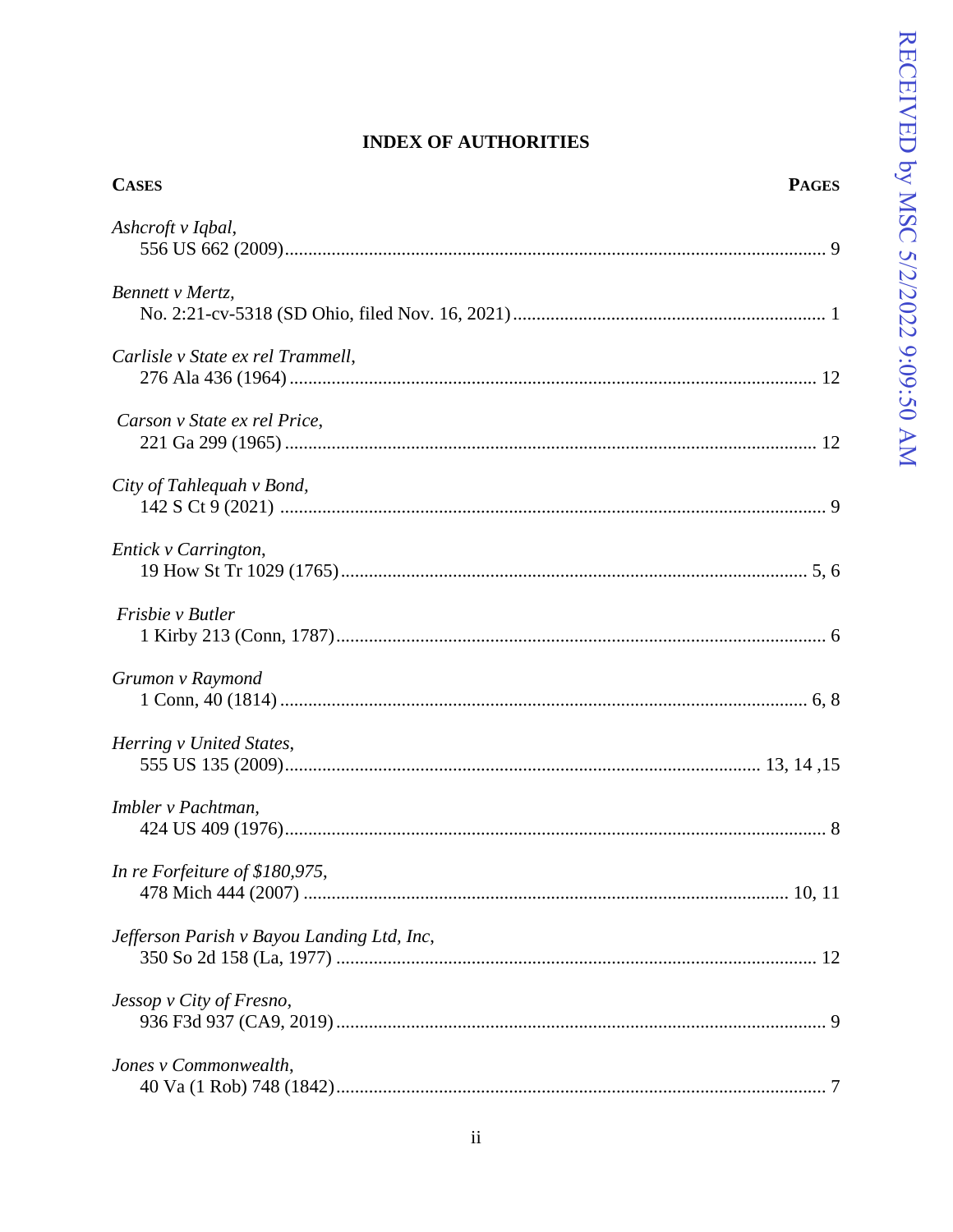| Kivela v Dep't of Treasury,                                      |
|------------------------------------------------------------------|
| Little v Bareme,                                                 |
| LMP Servs, Inc v City of Chicago,<br>2019 IL 123123 cert denied, |
| Long Lake Twp v Maxon,                                           |
| Marbury v Madison,                                               |
| Miller v Grice,                                                  |
| Mireles v Waco,                                                  |
| One 1958 Plymouth Sedan v Pennsylvania.,                         |
| Pa Bd of Prob & Parole v Scott,                                  |
| People v Earl,                                                   |
| Perrin v Calhoun,                                                |
| Punxsutawney Hunting Club v Pa Game Comm,                        |
| Rainwaters v Tennessee Wildlife Resources Agency,                |
| Tanzin v Tanvir,                                                 |
| United States v Calandra,                                        |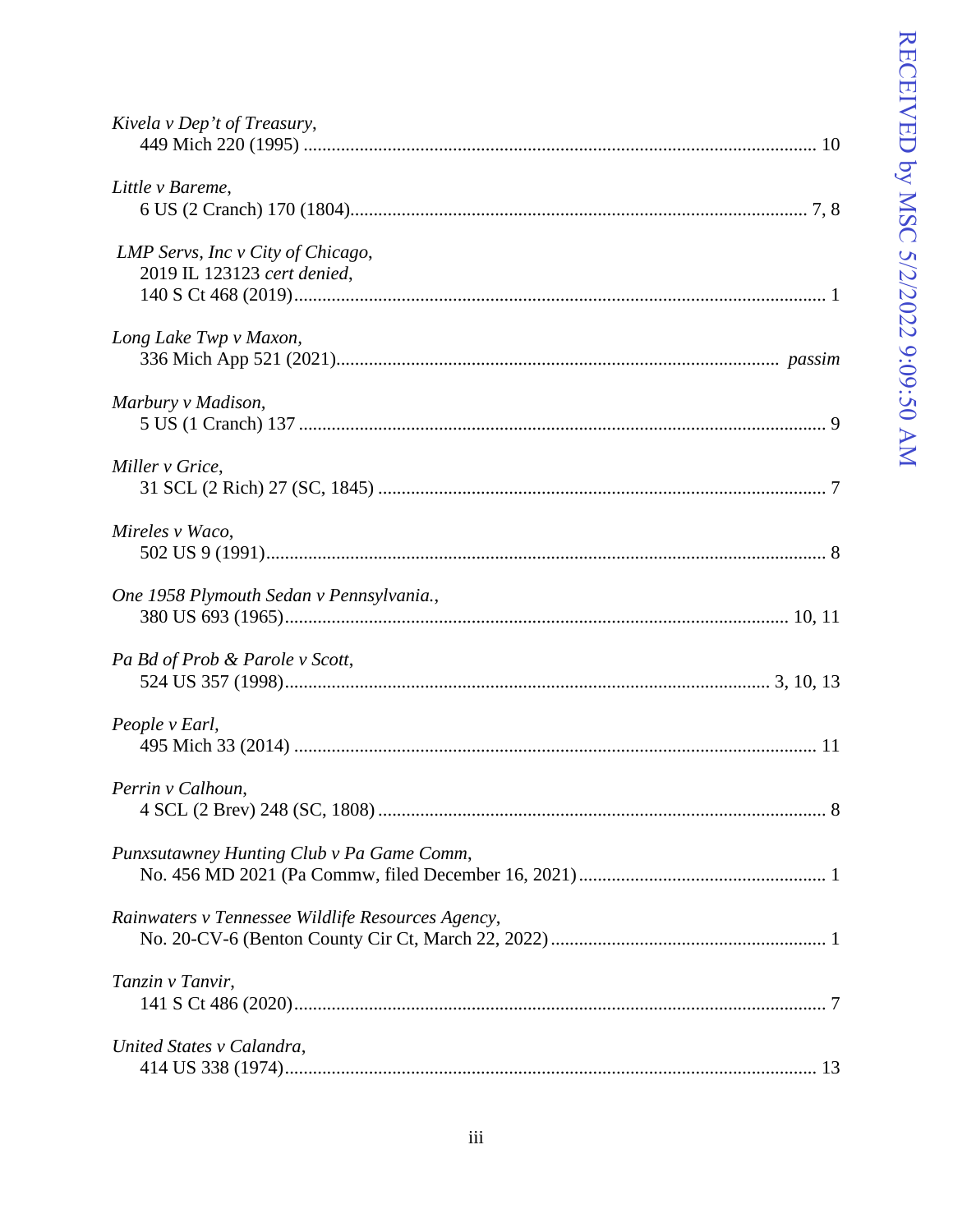| United States v James Daniel Good Real Prop,                                                                                                                                                                                                               |
|------------------------------------------------------------------------------------------------------------------------------------------------------------------------------------------------------------------------------------------------------------|
| United States v Janis,                                                                                                                                                                                                                                     |
| United States v Leon,                                                                                                                                                                                                                                      |
| <b>RULES</b>                                                                                                                                                                                                                                               |
|                                                                                                                                                                                                                                                            |
| <b>ORDINANCES</b>                                                                                                                                                                                                                                          |
| Long Lake Township Nuisance Ordinance, Ordinance No. 155 of 2016,<br>http://longlaketownship.com/Portals/1040/ordinances/Nuisance%20Ordinance%20155.pdf                                                                                                    |
| Long Lake Township Zoning Ordinance § 20.8, Ordinance No. 109,<br>. <http: 1040="" longlaketownship.com="" ordinances="" portals="" zoning%20ordinance%20109%20u<br="">pdated%20thru%20March%202021%20w%20zoning%20map.pdf&gt; (accessed April 27,</http:> |
| <b>OTHER AUTHORITIES</b>                                                                                                                                                                                                                                   |
|                                                                                                                                                                                                                                                            |
| Dan King, City of Zion Changes Rental Inspection Law Following Lawsuit from Institute for                                                                                                                                                                  |
| Roger Roots, The Originalist Case for the Exclusionary Rule, 45 Gonz L Rev (2010) 5                                                                                                                                                                        |
|                                                                                                                                                                                                                                                            |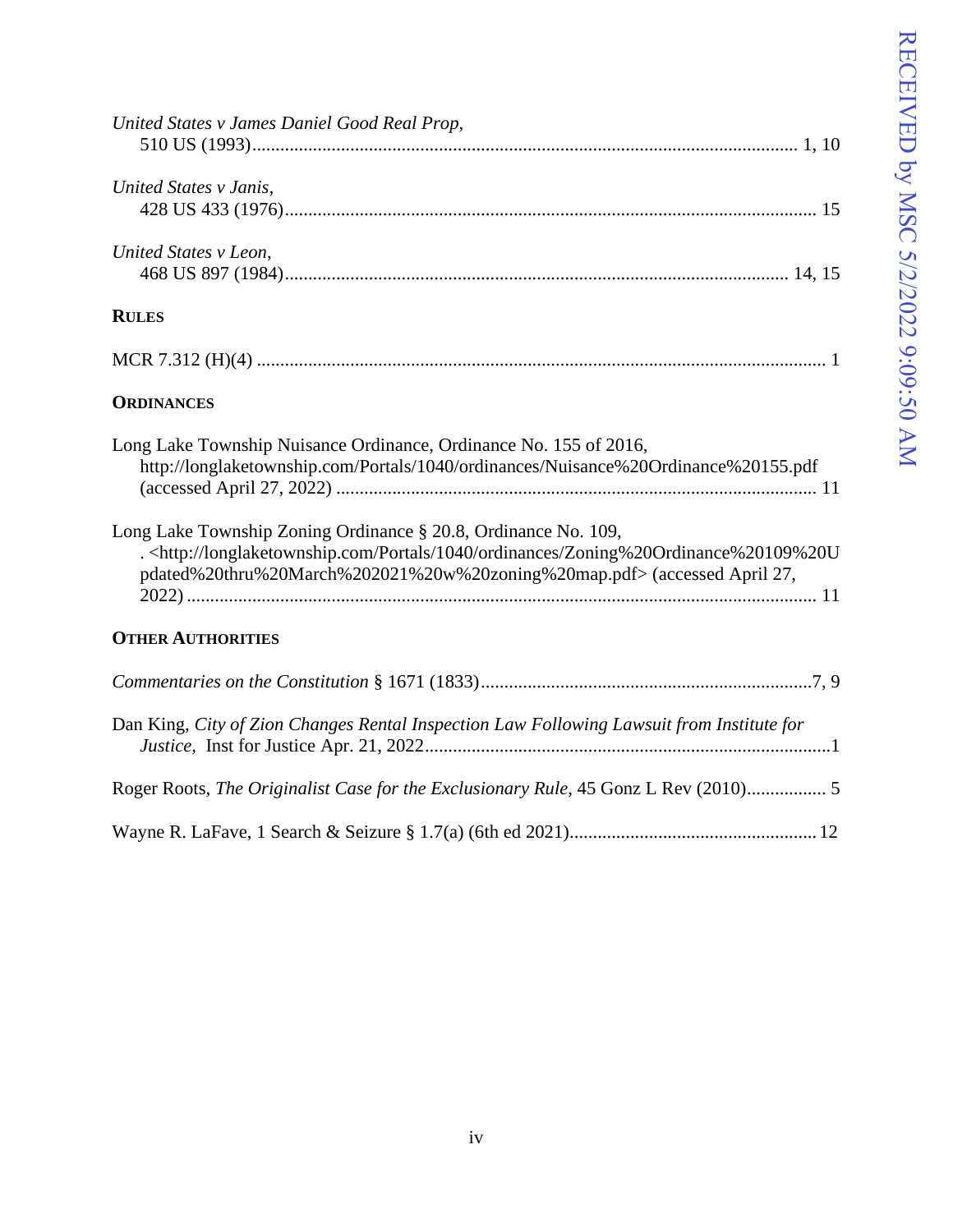#### **STATEMENT OF INTEREST OF AMICUS CURIAE[1](#page-5-0)**

The Institute for Justice ("IJ") is a nonprofit, public-interest law firm dedicated to defending the basic principles of a free society. A central pillar of IJ's mission is the protection of private property rights, both because the ability to control one's property is an essential component of individual liberty and because property rights are inextricably tied to all other civil rights. *See United States v James Daniel Good Real Prop*, 510 US 43, 61 (1993) ("Individual freedom finds tangible expression in property rights.").

To that end, IJ challenges warrantless government surveillance of people and their property. In *Rainwaters v Tennessee Wildlife Resources Agency*, IJ litigated before a three-judge panel that facially invalidated a statute authorizing investigative entries of private property without a warrant, probable cause, or consent. No. 20-CV-6 (Benton County Cir Ct, March 22, 2022); see also *Bennett v Mertz*, No. 2:21-cv-5318 (SD Ohio, filed November 16, 2021) (challenging a similar regulation); *Punxsutawney Hunting Club v Pa Game Comm*, No. 456 MD 2021 (Pa Commw, filed December 16, 2021) (challenging a similar statute). In response to another IJ lawsuit, the City of Zion, Illinois, amended its ordinance that penalized residents who demanded a warrant before letting officials enter their homes. Dan King, *City of Zion Changes Rental Inspection Law Following Lawsuit from Institute for Justice*, Inst. for Justice <https://ij.org/press-release/city-ofzion-changes-rental-inspection-law-following-lawsuit-from-institute-for-justice/> (accessed April 25, 2022). See also *LMP Servs, Inc v City of Chicago*, 2019 IL 123123; 160 NE3d 822; *cert denied*, 140 S Ct 468 (2019) (challenging requirement that food trucks install GPS tracking devices for city to monitor their movements).

<span id="page-5-0"></span><sup>1</sup> No party's counsel authored this brief in whole or in part. No one other than *amicus* Institute for Justice contributed money for this brief's preparation or submission. See MCR 7.312 (H)(4).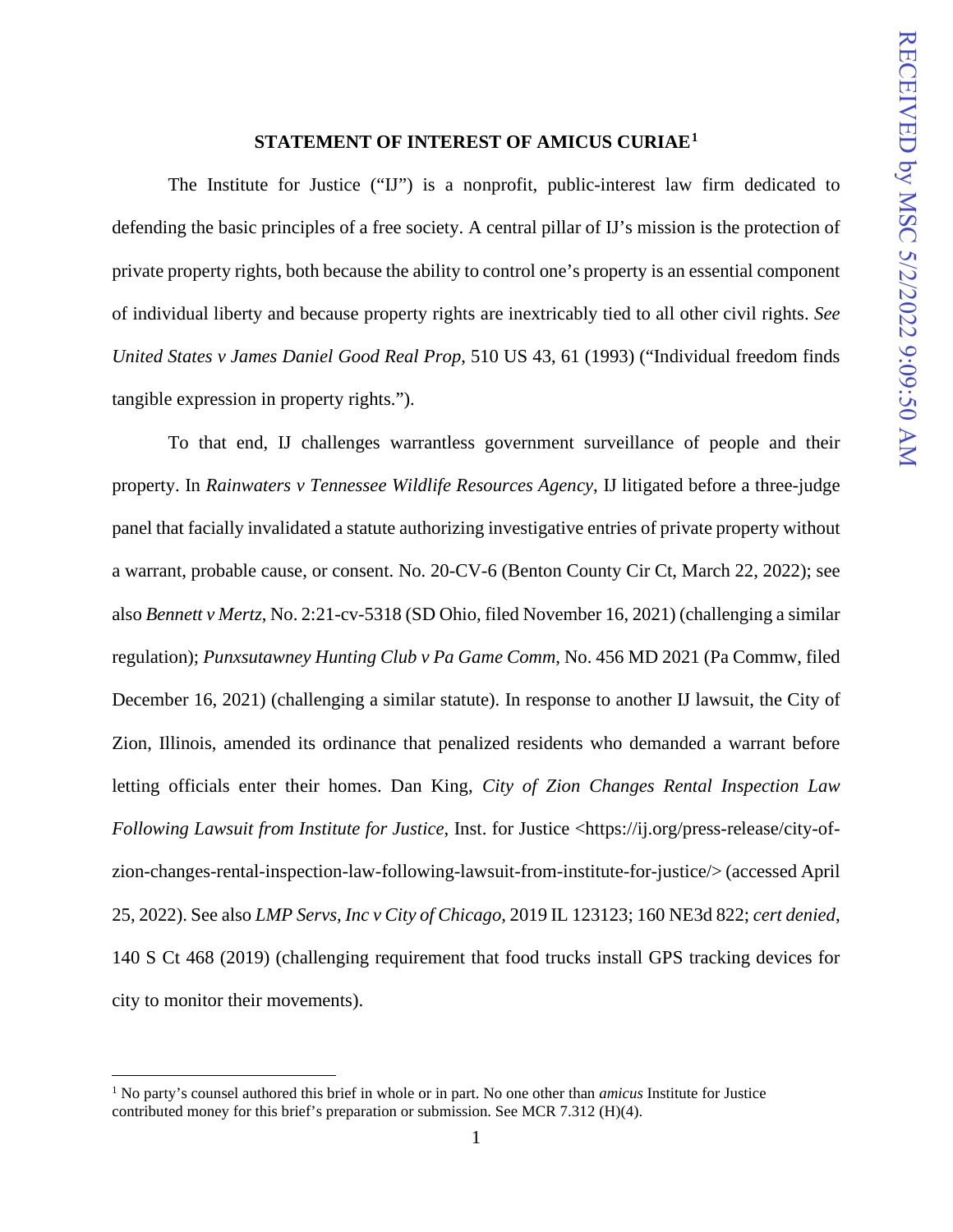IJ files this brief to apprise the Court of the essential role the exclusionary remedy serves in ensuring that the people are secure in their persons, houses, papers, and effects. This brief further examines whether, under precedents from the U.S. Supreme Court and state high courts around the country, the exclusionary remedy is appropriate in a coercive civil enforcement action like this one.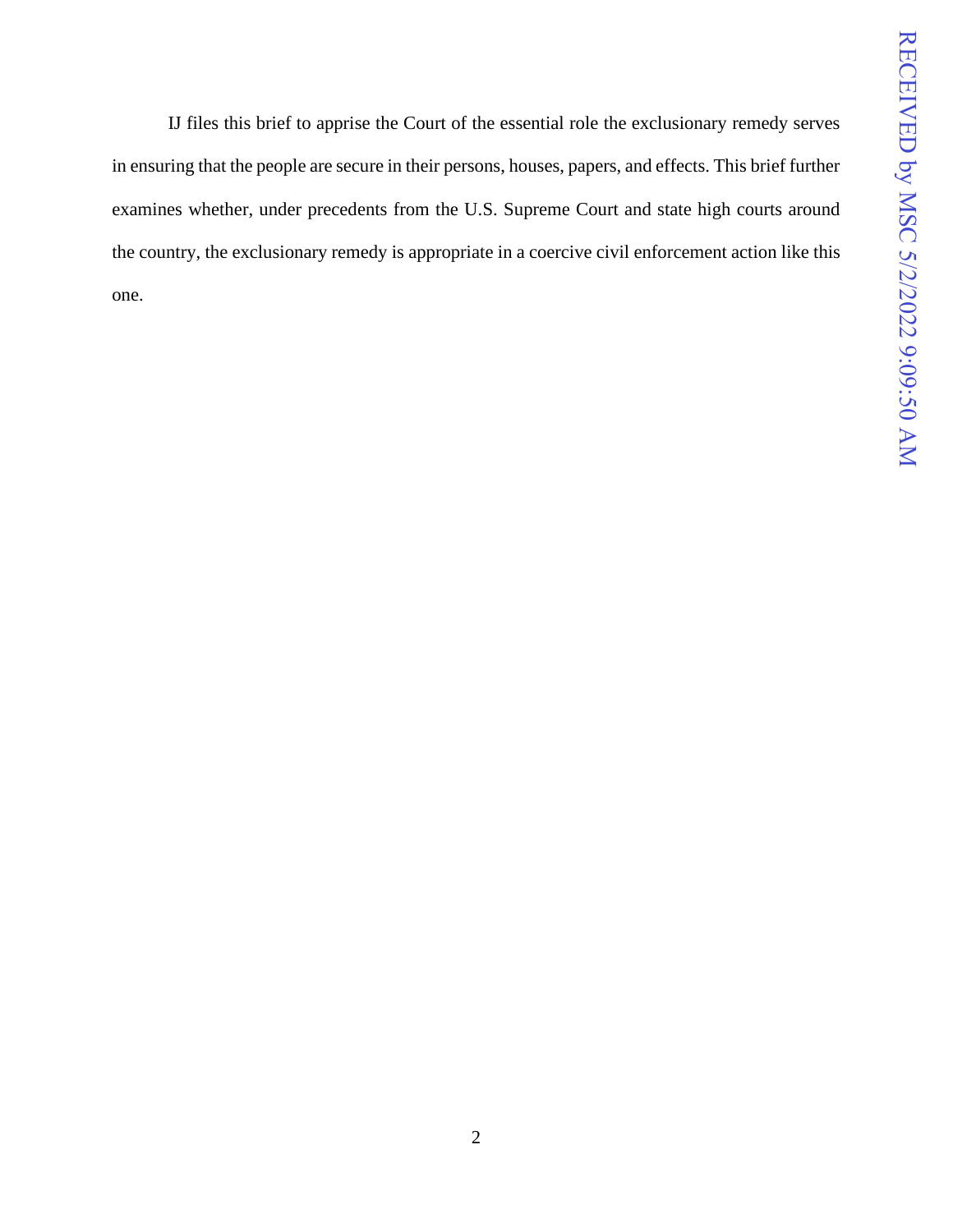## **STATEMENT OF THE QUESTION PRESENTED**

Whether the exclusionary rule applies to this zoning dispute, such that the Court of Appeals properly remanded for an order suppressing all photographs taken of defendants' property. See *Pa Bd of Prob & Parole v Scott*, 524 US 357, 364 (1998).

The Court of Appeals answered "Yes."

Plaintiff-Appellant answers, "No."

Defendant-Appellees answer, "Yes."

Amicus Institute for Justice answers, "Yes."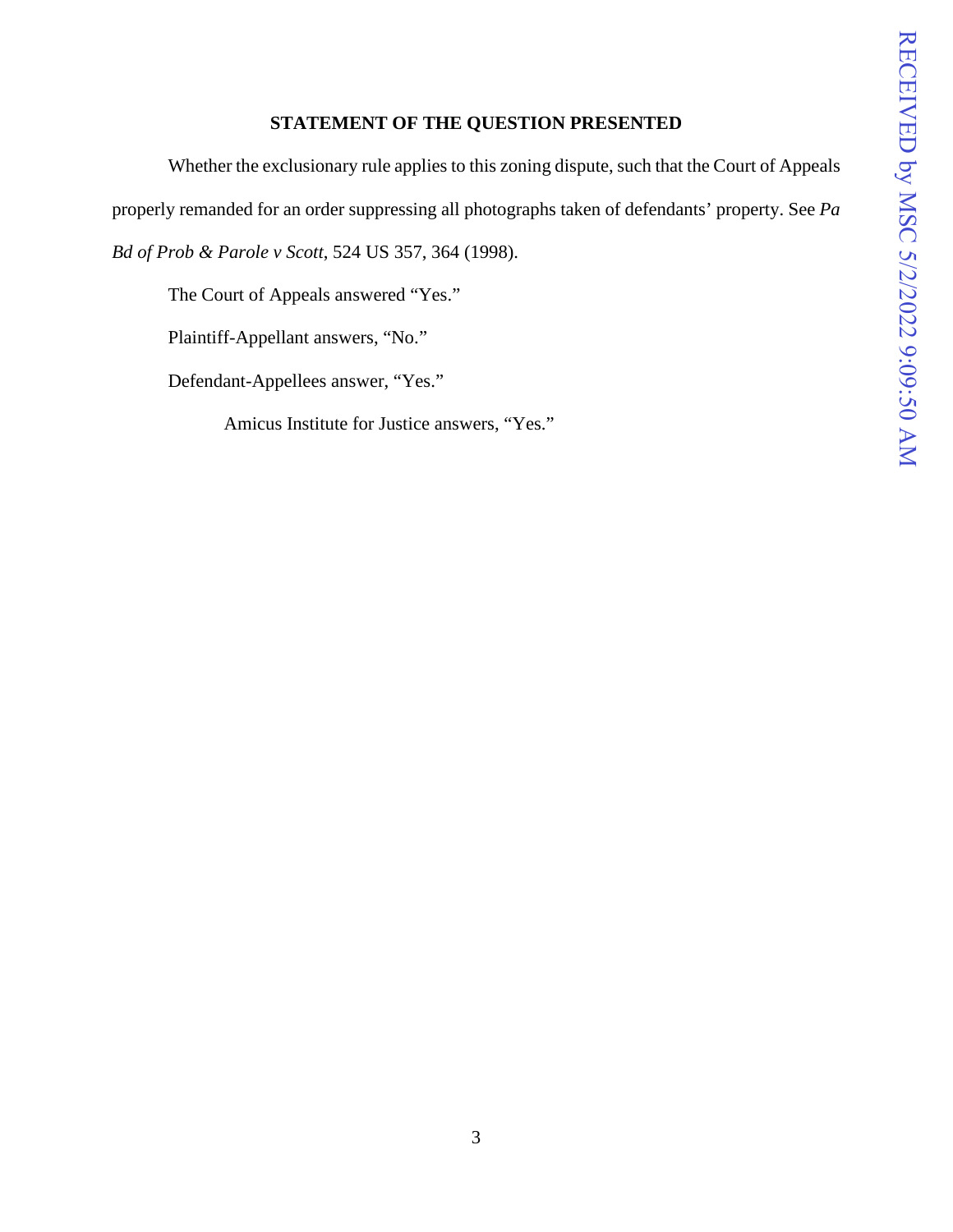#### **SUMMARY OF THE ARGUMENT**

Fourth Amendment rights are meaningless if government officials face no consequences for violating them. If there is no incentive for the government to refrain from conducting unreasonable warrantless searches, no one can be secure in their person, their house, their papers, or their effects. That is especially true when the government seeks to punish people using information it learned from its unconstitutional intrusion.

At the Founding, several remedies—including exclusionary remedies—were available to protect against unreasonable searches and seizures. But today, most of those remedies are nearly impossible to obtain, leaving exclusion as the only effective protection the people have to prevent their Fourth Amendment rights from becoming mere parchment guarantees. This state of affairs makes the exclusionary remedy's vitality more critical than ever.

Although the U.S. Supreme Court has refrained from applying the exclusionary remedy to all Fourth Amendment violations, its precedents make clear that exclusion is appropriate in civil enforcement proceedings like this one. And the government's purposeful warrantless surveillance of Appellees' private property triggers none of the cautionary factors the U.S. Supreme Court has identified when refusing to apply the exclusionary remedy in other, dissimilar circumstances. Amicus therefore asks this Court to affirm the Court of Appeals and remand for an order suppressing all photographs taken of defendants' property.

#### **ARGUMENT**

## **I. Exclusion was one among many remedies employed at the Founding to secure the people against unreasonable searches and seizures, but today, it is the only remedy still available.**

Courts in early American history recognized that exclusion was an appropriate remedy when government agents violated a criminal defendant's right to be secure from unreasonable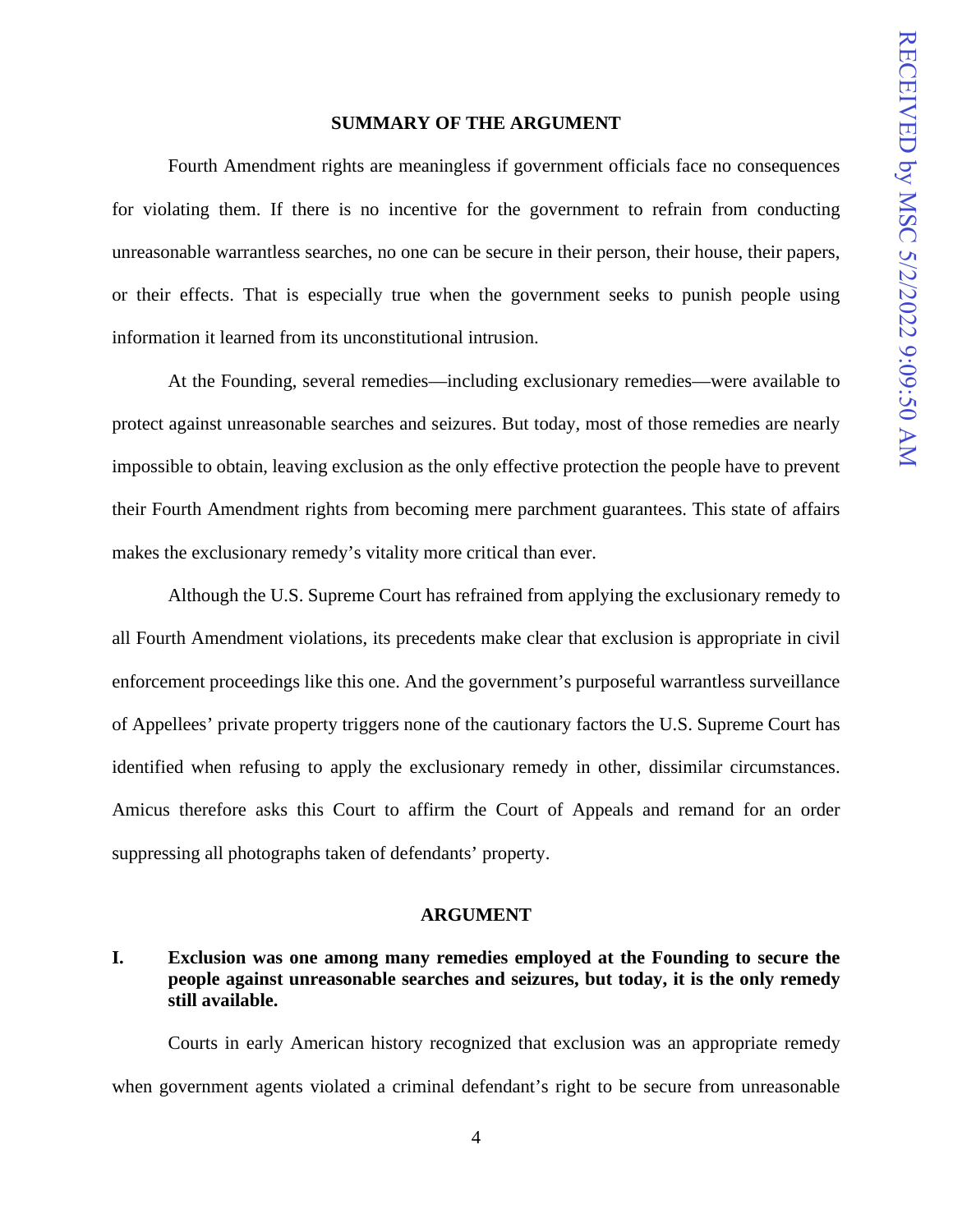searches and seizures. This exclusionary remedy was routinely available in addition to other remedies for the violation, like money damages. But today, it can be nearly impossible for plaintiffs to obtain money damages when their persons or their property were illegally searched or seized. To ensure a baseline level of protection for the people's Fourth Amendment rights, the exclusionary remedy must be available in cases like this one.

## **A. Exclusion was among the remedies courts originally applied to safeguard searchand-seizure rights.**

Contrary to the exclusionary remedy's modern critics, a plethora of historical evidence confirms that exclusion was one among several of the original remedies buttressing protections against unlawful searches and seizures.

Start with the 1765 English case *Entick v Carrington*, one of the "most revered search and seizure cases known to the Framers of the American Constitution." Roger Roots, *The Originalist Case for the Exclusionary Rule*, 45 Gonz L Rev 1, 38 (2010). John Entick authored and published strong political critiques of the King. In response, the King's representatives ransacked his property, searching for—and eventually seizing—the supposedly seditious papers. When the case came on for trial before Lord Camden, the Chief Justice of the Common Pleas, the King's investigators argued that the warrant was valid because "such a search is a means of detecting offenders by discovering evidence." *Entick*, 19 How St Tr 1029, 1074 (1765). But Lord Camden disagreed and, in holding the warrant invalid,<sup>[2](#page-9-0)</sup> laid the groundwork for the modern exclusionary remedy. To Lord Camden, the improper seizure of evidence like Entick's papers was akin to coercing Entick into providing self-incriminating testimony: "It is very certain that the law obligeth no man to accuse himself," he observed, "and it should seem, that search for evidence is disallowed

<span id="page-9-0"></span><sup>&</sup>lt;sup>2</sup> At the time, there was *no* lawful authority to issue a warrant for the search and seizure of private papers, no matter how specific the warrant was. Roots, 45 Gonz L Rev at 45-46.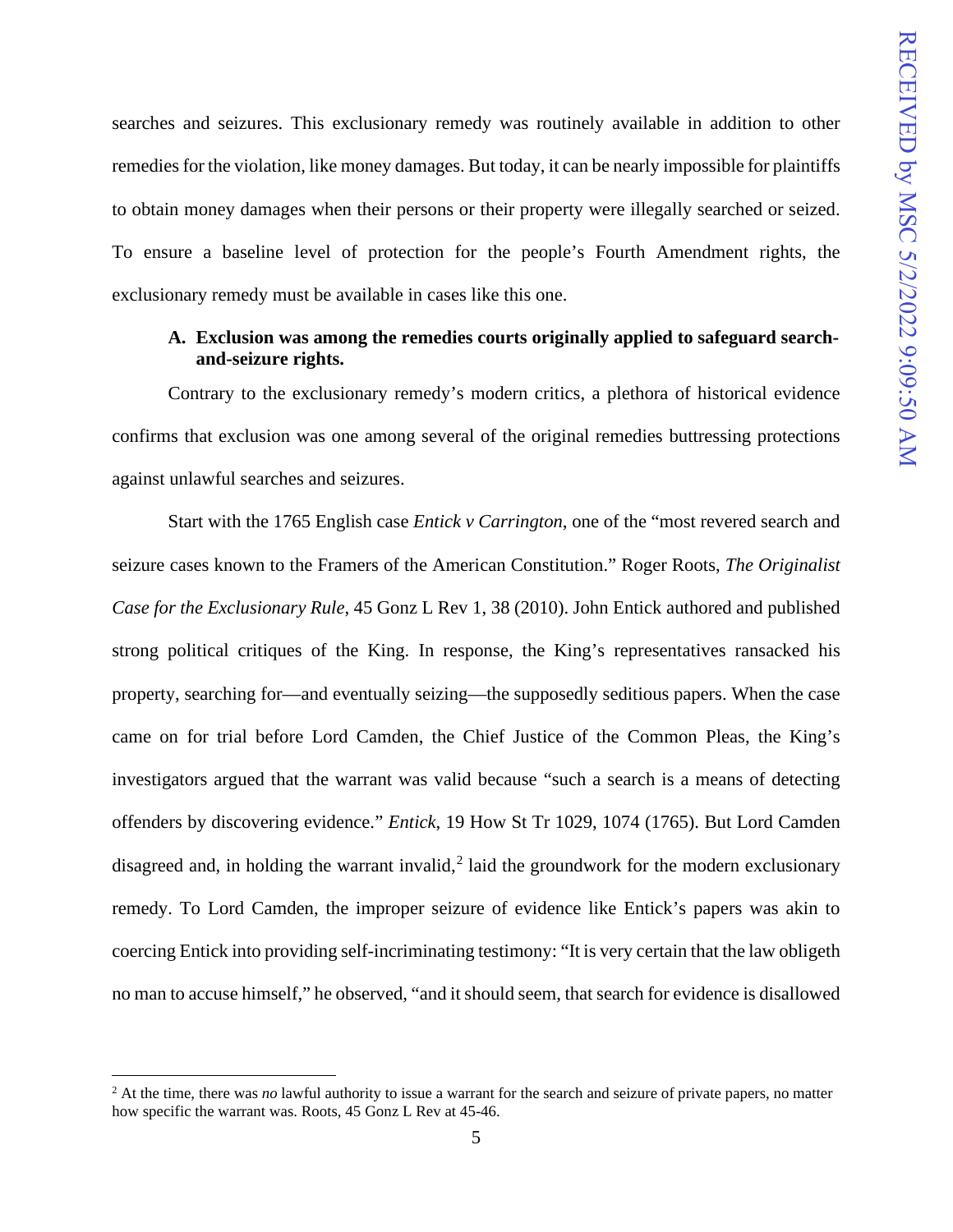upon the same principle." *Id*. Just as forced incriminating testimony could not be used against the accused, illegally seized physical evidence had to be excluded from the court's consideration and could not be used "to help forward [a] conviction[]." *Id*.

Lord Camden's *Entick* opinion was well-known on this side of the Atlantic, and quickly influenced courts in the new United States to also apply exclusionary remedies in response to search and seizure violations. Consider *Frisbie v Butler*, a Connecticut case decided at the dawn of the Fourth Amendment's adoption. 1 Kirby 213, 213 (Conn, 1787). There, Butler complained to a justice of the peace that someone stole his pork. In response, the justice issued a search-andarrest warrant that allowed "all persons and places throughout the world to be searched, at the discretion of the complainant." *Id*. at 213-14. Once Frisbie was arrested, he was brought before the justice and found guilty of theft. *Id*. at 214. But on appeal, the court reversed Frisbie's conviction, observing that the warrant was "clearly illegal." *Id*. at 215. And it suggested that such a defective warrant may, if it had to reach the issue, "vitiate[] the proceedings upon the arraignment" entirely. *Id*. In other words, the Court explained that an order dismissing a case entirely was a potential remedy for an illegal search and seizure.

Similar examples from the immediate period following the Fourth Amendment's ratification abound. Connecticut's Supreme Court of Errors faced another case involving a defective general warrant in *Grumon v Raymond*. 1 Conn 40, 40-41 (1814). Using that warrant, the constable found the stolen items, arrested five suspected persons, and brought them before a justice of the peace. *Id*. at 41. But that justice recognized the warrant—which authorized a search for "other suspected places"—as too general and discharged the arrestees entirely. *Id*. This occurred even though the seemingly dispositive physical evidence—the allegedly stolen property—was found in the possession of the discharged arrestees. Other early American courts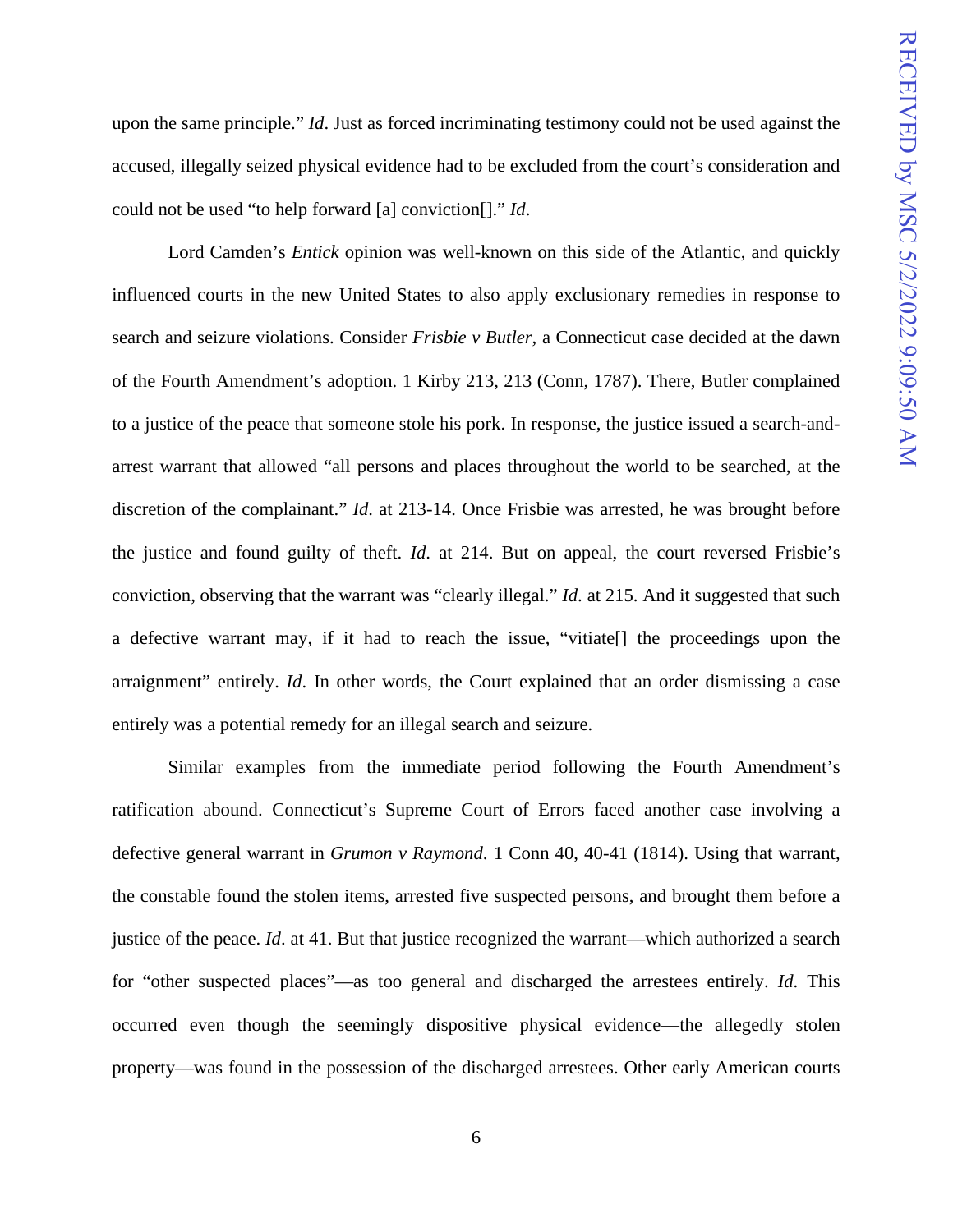provided a similar exclusionary remedy in response to the illegal seizure of criminal defendants. See *Jones v Commonwealth*, 40 Va (1 Rob) 748, 750 (1842); *Miller v Grice*, 31 SCL (2 Rich) 27, 27-28 (SC, 1845).

So history demonstrates that Founding-era courts employed an exclusionary remedy discharge of criminal defendants entirely—that in fact was far broader than the modern exclusionary remedy, which merely requires suppression of evidence. And as the next subsection shows, courts applied that exclusionary remedy even when aggrieved parties had other means by which to vindicate their rights protected by the Fourth Amendment—other means that do not practically exist today.

### **B. The exclusionary remedy is all the more important today because remedies complementary to exclusion available at the Founding no longer exist in practice.**

1. Exclusionary remedies weren't the only way individuals could secure their searchand-seizure rights in early America. The threat of civil damages payable by government officials who violated those rights also buttressed the peoples' protections. See *Tanzin v Tanvir*, 141 S Ct 486, 491 (2020) ("[T]hrough the 19th century and into the 20th," individuals could "test the legality of government conduct by filing suit against government officials for money damages payable by the officer . . . .") (internal quotation marks omitted); Joseph Story, *Commentaries on the Constitution* § 1671 (1833) (If "any agent of the government shall unjustly invade the property of a citizen under colour of a public authority, he must, like every other violator of the laws, respond in damages.").

Strict liability was the rule. Take Chief Justice Marshall's opinion in *Little v Bareme*, 6 US (2 Cranch) 170 (1804). There, a federal agent was sued for damages after he seized a ship in violation of his statutory authority. *Id*. at 176. The agent argued he should be "excuse[d]" from liability because he was relying on instructions from President Adams. *Id*. at 178. But while the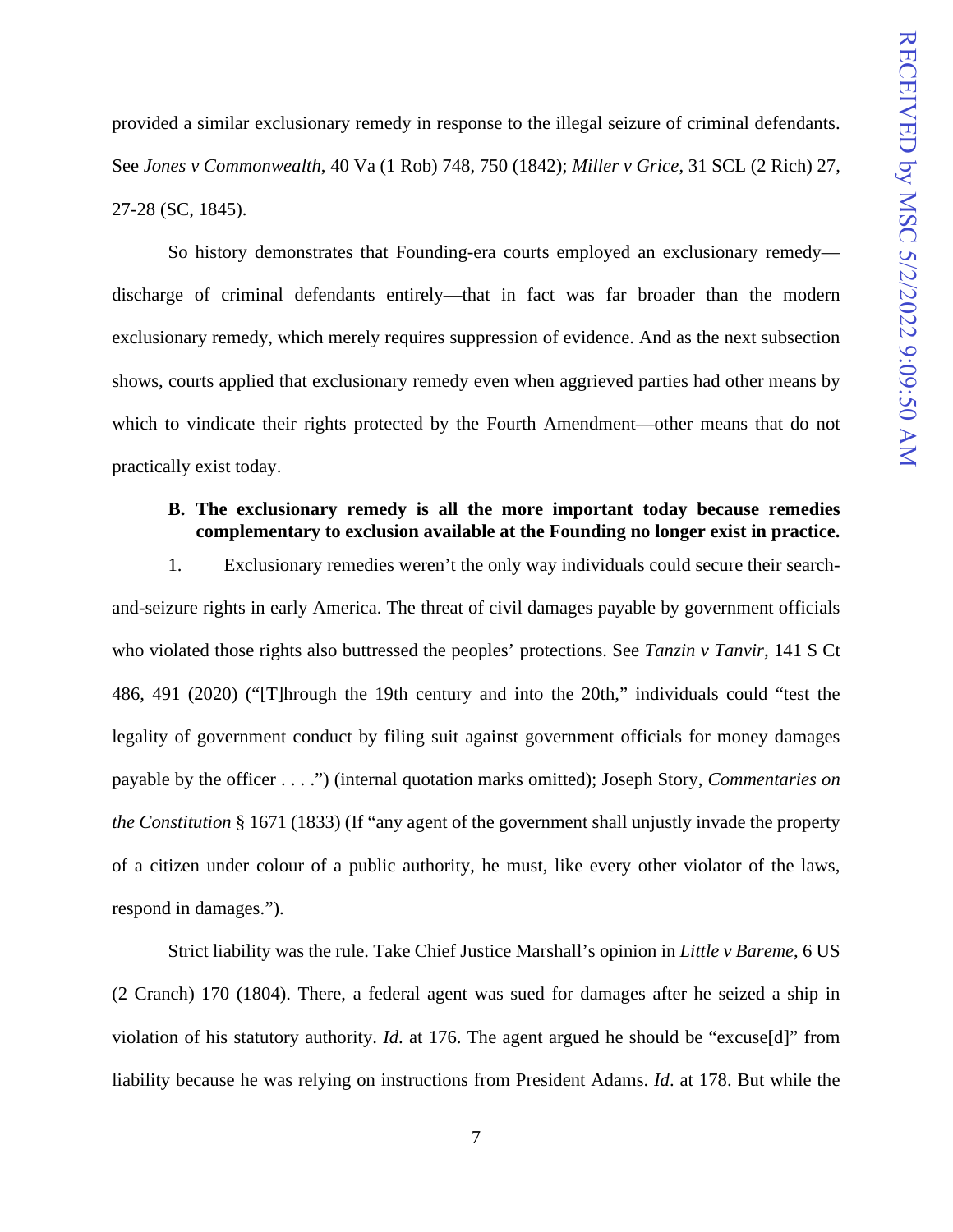Court was sympathetic, it found him liable for damages all the same, stating that "the instructions cannot … legalize an act which without those instructions would have been a plain trespass." *Id*. at 179. See also, e.g.*, Perrin v Calhoun*, 4 SCL (2 Brev) 248, 250 (SC, 1808) (upholding damages verdict against a magistrate who illegally endorsed a warrant resulting in the plaintiff's arrest, even though the magistrate "had been actuated not by ill design, but by a mistaken sense of [his] duty.").

Indeed, monetary relief was available along with—and not mutually exclusive to—the exclusionary remedies discussed above. Consider *Grumon*, the Connecticut case involving five arrestees suspected of theft who were discharged from prosecution after the arrest warrant was held illegal. One of those arrestees sued both the magistrate who issued the warrant and the officer who executed it. And the court upheld damages verdicts against both, explaining that "if a warrant which is against law be granted  $\ldots$  the justice who issues and the officer who executes it are liable in an action of trespass." 1 Conn at 45.

2. Today, by contrast, a spider web of immunity doctrines protects officials from the threat of civil damages actions for search-and-seizure violations. While cases like *Little*, *Perrin*, and *Grumon* demonstrate that strict liability was the rule just after the Founding, today's immunity doctrines would make holding those officers liable for their misconduct nearly impossible.

Judicial officers now enjoy absolute immunity from damages suits for their judicial acts, even if they "act[] in excess of [their] authority." *Mireles v Waco*, 502 US 9, 13 (1991) (per curiam) (summarily ordering dismissal of suit against judge who ordered police officers to "forcibly and *with excessive force* seize and bring [an attorney] into his courtroom.") (emphasis added). Prosecutors, too, are absolutely immune from damages suits for acts within their duties. See *Imbler v Pachtman*, 424 US 409 (1976).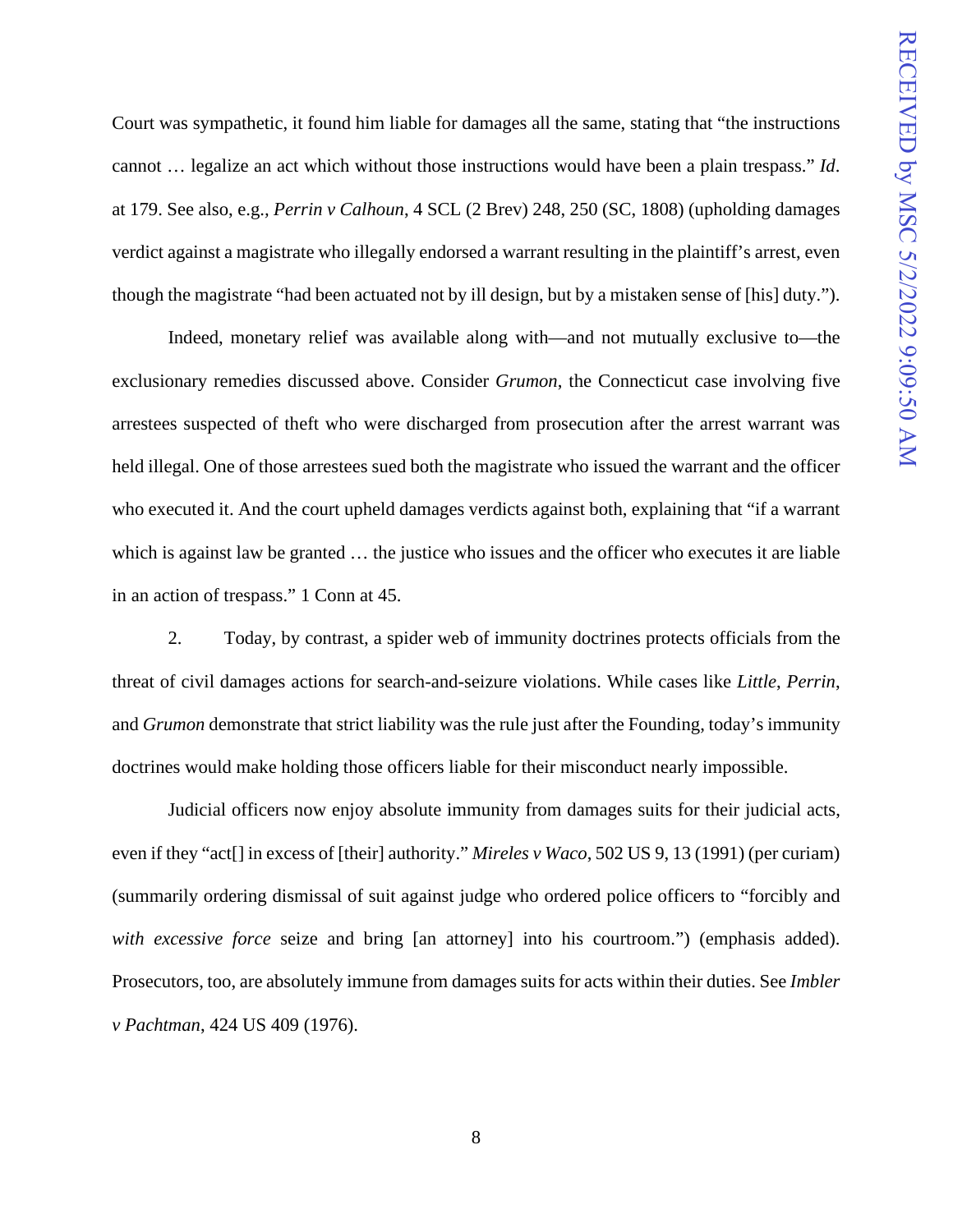And *all* government officials have qualified immunity from damages suits, designed to insulate them from even having to "stand trial or face the other burdens of litigation." *Ashcroft v Iqbal*, 556 US 662, 672 (2009) (internal quotation marks omitted). Qualified immunity often poses an impossibly high bar for plaintiffs to clear, as officials may be held liable only if they violate a "clearly established" rule of law. *City of Tahlequah v Bond*, 142 S Ct 9, 11 (2021) (per curiam). The Supreme Court has "repeatedly" warned lower courts "not to define clearly established law at too high a level of generality," *id.*, and in practice, to even reach trial, plaintiffs must identify an existing case from their jurisdiction where precisely the same conduct at issue was held unconstitutional. Thus, even obvious Fourth Amendment violations often go unchecked simply because no official had yet faced reprimand for that specific conduct in a published appellate decision. See, e.g., *Jessop v City of Fresno*, 936 F3d 937, 939 (CA 9, 2019) (granting qualified immunity to officers who allegedly stole \$225,000 in cash and rare coins because "[a]t the time of the incident, there was no clearly established law holding that officers violate the Fourth or Fourteenth Amendment when they steal property seized pursuant to a warrant."). Rather than strictly "respond[ing] in damages" like "every other violator of the laws," Story, *Commentaries on the Constitution* § 1671, modern investigating officers hardly need worry about facing monetary liability for their wrongful acts.

Today, the threat of civil damages provides individuals with little security against illegal searches and seizures. The exclusionary remedy—whether in criminal or civil enforcement cases like this one—is, in practice, the only reliable incentive modern officials have to take care that Fourth Amendment rights are respected. Without consequences for arbitrary invasions into those rights, no one can be secure in their person, house, papers, or effects. Cf. *Marbury v Madison*, 5 US (1 Cranch) 137, 147 ("[E]very right, when withheld, must have a remedy, and every injury its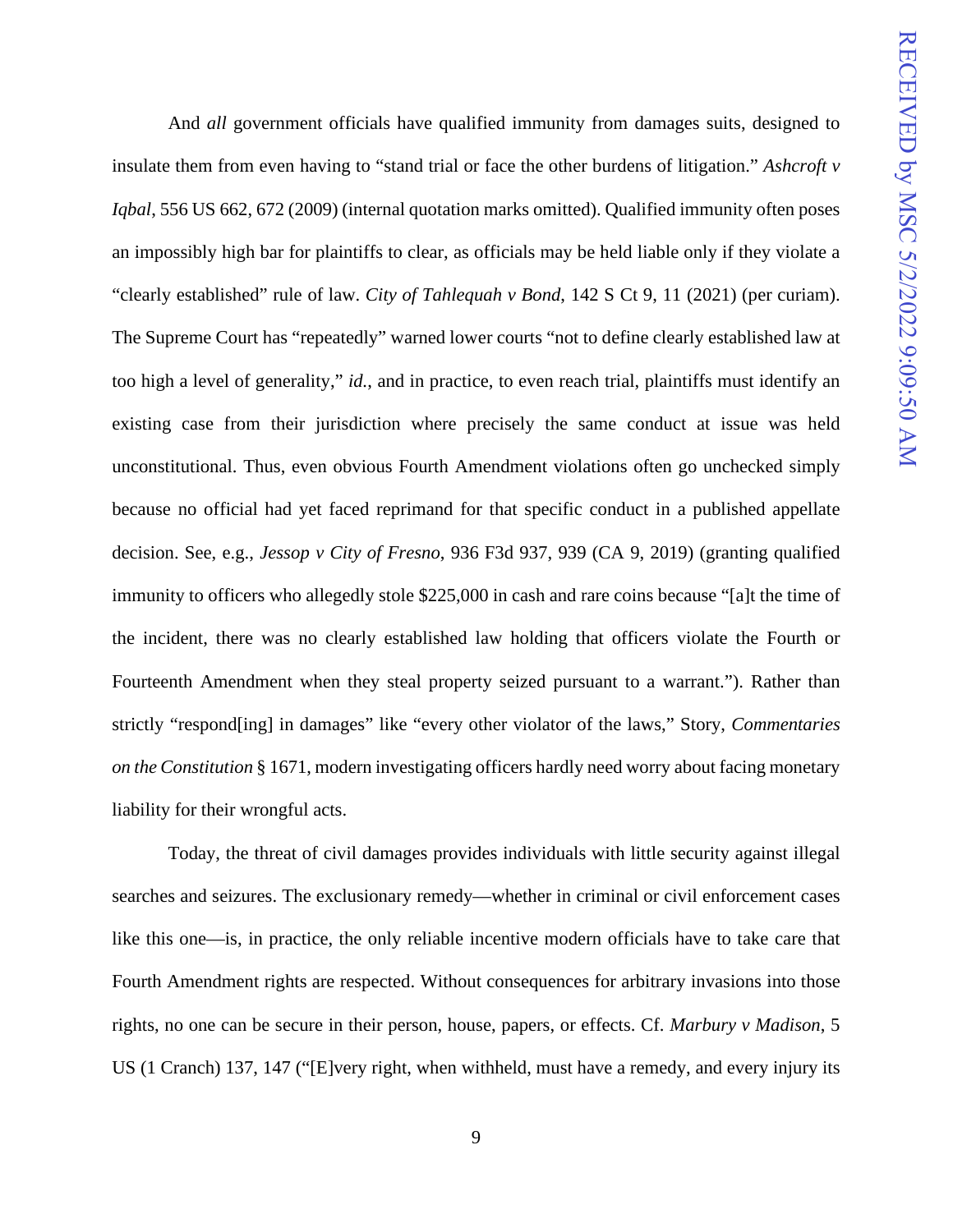proper redress."). To preserve that security, the exclusionary remedy must continue to apply in cases like this one. As the next section shows, the Supreme Court's decisions on the exclusionary remedy reinforces that conclusion.

## **II. Modern caselaw from the U.S. Supreme Court and state high courts support the exclusionary remedy's applicability in civil enforcement cases like this one.**

Caselaw from the U.S. Supreme Court and courts around the country supports applying the exclusionary remedy, not just in "the criminal trial context," see *Pa Bd of Prob & Parole v Scott*, 524 US 357, 364 (1998), but in coercive civil enforcement proceedings like this case, too. Far from being foreclosed "in all civil cases," this Court has explained that whether the federal exclusionary remedy should apply "calls for an analysis of the facts of each case." *Kivela v Dep't of Treasury*, 449 Mich 220, 226 (1995). And an analysis of the facts here supports exclusion.

## **A. The Supreme Court and lower courts around the country have applied the exclusionary remedy in coercive, quasi-criminal civil enforcement cases.**

1. The Supreme Court has articulated a simple, baseline rule: the exclusionary remedy applies in civil proceedings that are "quasi-criminal in character." *One 1958 Plymouth Sedan v Pennsylvania*, 380 US 693, 700 (1965). When the "object" of the proceeding "is to penalize for the commission of an offense against the law," evidence obtained in violation of the Fourth Amendment should be excluded. See *id.* So, the *Plymouth Sedan* court held, evidence obtained from an illegal search of a vehicle (namely, illegal liquors) could not be used to support the government's civil suit to forfeit that vehicle. *Id*. at 702. See also *United States v James Daniel Good Real Prop*, 510 US 43, 49 (1993) (reaffirming that "the exclusionary rule applies to civil forfeiture"); *In re Forfeiture of \$180,975*, 478 Mich 444, 451 (2007) (same).

Like the civil-forfeiture proceeding in *Plymouth Sedan*, the Township's civil enforcement action here is designed to penalize. The government alleges the Maxons violated both the Township's Zoning Ordinance and its Nuisance Ordinance. *Long Lake Twp v Maxon*, 336 Mich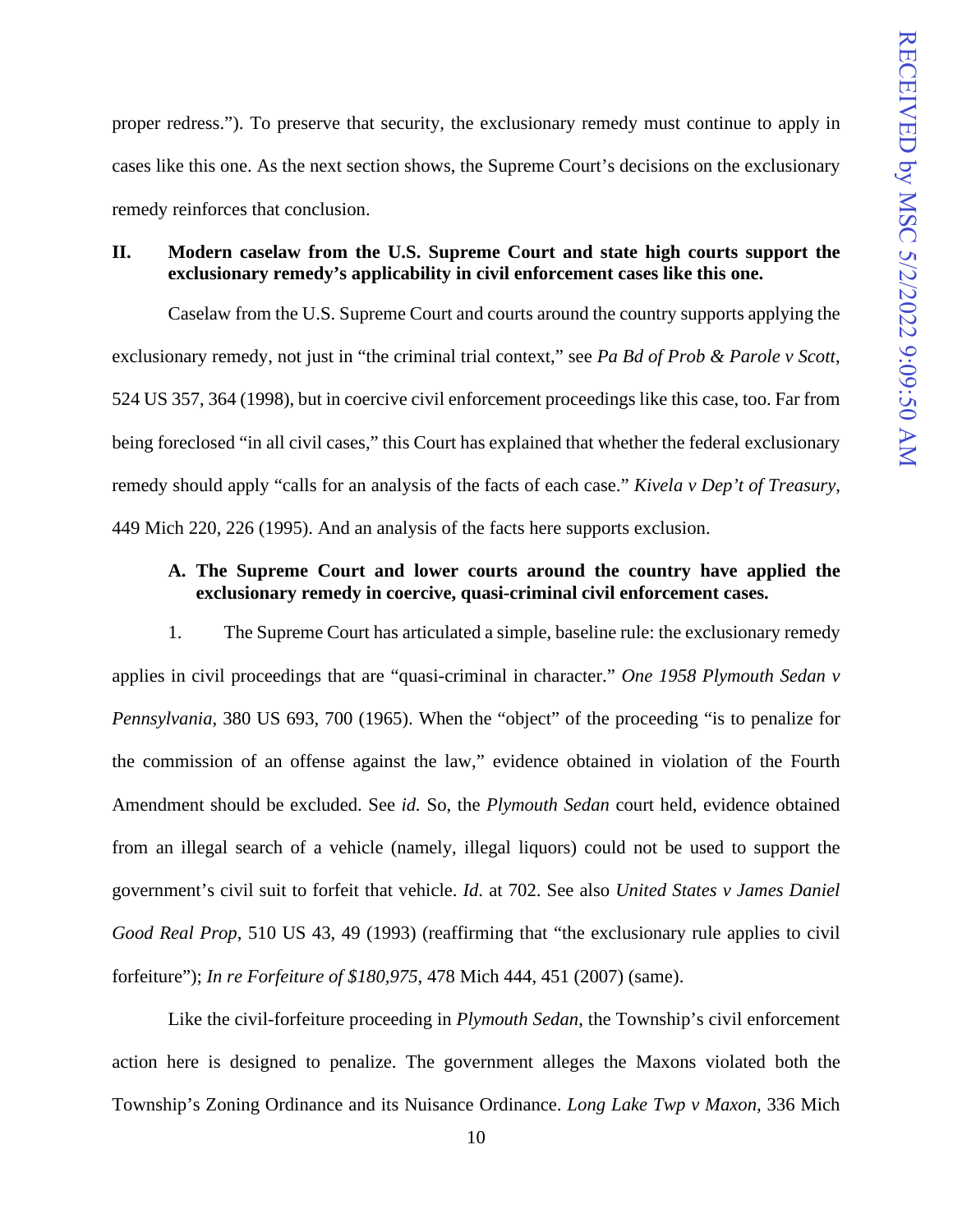App 521, 525; 970 NW2d 893 (2021). (All violations of the Zoning Ordinances are nuisances *per se*. See Long Lake Township Zoning Ordinance § 20.8, Ordinance No. 109, at 195-96 <http://longlaketownship.com/Portals/1040/ordinances/Zoning%20Ordinance%20109%20Updat ed%20thru%20March%202021%20w%20zoning%20map.pdf> (accessed April 27, 2022).) And the explicit purpose of the Nuisance Ordinance is "to provide penalties for violations." Long Lake Township Nuisance Ordinance, Ordinance No. 155 of 2016, at 1 <http://longlake township.com/Portals/1040/ordinances/Nuisance%20Ordinance%20155.pdf> (accessed April 27, 2022). Those penalties, in turn, can include ruinous fines of up to \$500 per day—with each day a violation exists constituting a separate offense. *Id*. at 3, § 5. The penalties at stake make clear that this case is "quasi-criminal in character." *Plymouth Sedan*, 380 US at 700. Cf*. People v Earl*, 495 Mich 33, 40; 845 NW2d 721 (2014) ("The Legislature is aware that a fine is generally a criminal punishment. … [Its] decision to use the term 'assess' as opposed to 'fine' or another similar term … implies a nonpunitive intent.").

The connection between civil-forfeiture and nuisance abatement makes good practical sense, too. In each case, the government alleges that otherwise-lawful private property is being used for unlawful ends, and it seeks a court order prohibiting the property's further use for that end.<sup>[3](#page-15-0)</sup> That is exactly what Long Lake Township seeks here: an order that the Maxons remove allegedly offending conditions from their property.

2. A leading Fourth Amendment treatise confirms that cases like this fit neatly within the exclusionary remedy's wheelhouse. "[T]here does not appear to be any doubt but that the *Plymouth Sedan* approach is called for when the government instead brings an action to abate a nuisance that would prove the illegal activity constituting the nuisance by the means of evidence

<span id="page-15-0"></span><sup>3</sup> In fact, civil forfeiture is considered an appropriate remedy under *Michigan's* nuisance abatement statute. See *In re Forfeiture of \$180,975*, 478 Mich at 455 & n 18.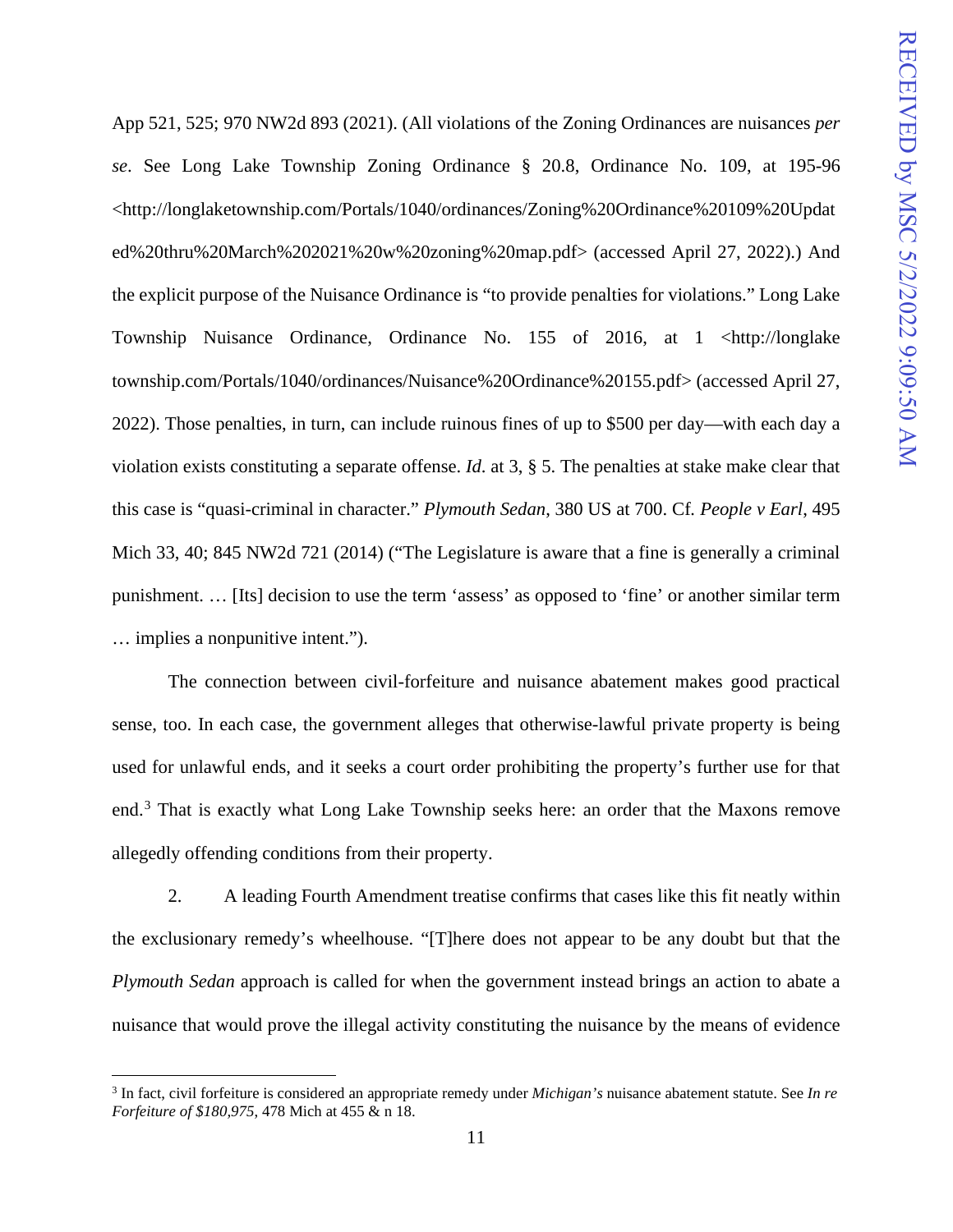come by through an unconstitutional search." Wayne R. LaFave, 1 Search & Seizure § 1.7(a) (6th ed 2021). This is so even where the nuisance action does not carry the potential for punitive, cascading fines, as the Township's ordinances provide.

A survey of caselaw from around the country supports that assessment. In a civil suit against a bookstore to abate and enjoin an alleged obscenity nuisance, for example, the Louisiana Supreme Court ordered suppressed two cartons of allegedly obscene materials that the government had seized without a warrant (plus five more that were seized under a defective warrant). *Jefferson Parish v Bayou Landing Ltd, Inc*, 350 So 2d 158, 161 (La, 1977). The Georgia Supreme Court followed the same course in a civil enforcement action to enjoin the use of a property for gambling where the only evidence to support the government's case was obtained by an illegally issued warrant. *Carson v State ex rel Price*, 221 Ga 299, 304 (1965). And in a similar civil suit to enjoin an alleged nuisance, the Alabama Supreme Court ordered suppressed the testimony of officers who raided the alleged gambling house without a warrant. *Carlisle v State ex rel Trammell*, 276 Ala 436, 438 (1964). As in each of those cases, the Township's civil enforcement action seeks to order the Maxons to remove an alleged nuisance from their property. And as in each of those cases, the Township should not be allowed to support its claim with evidence it obtained by violating the Maxons' Fourth Amendment rights.

Simply, the Court of Appeals' application of the exclusionary remedy here is wellsupported in the caselaw. And as the next subsection shows, none of the rationales used for withholding the exclusionary remedy in other cases should bar its application here.

## **B. None of the factors the Supreme Court has identified in refusing to apply the exclusionary remedy in other contexts caution against its application here.**

When the Supreme Court has refused to apply the exclusionary remedy to a particular type of proceeding or kind of Fourth Amendment violation, it has identified specific cautionary factors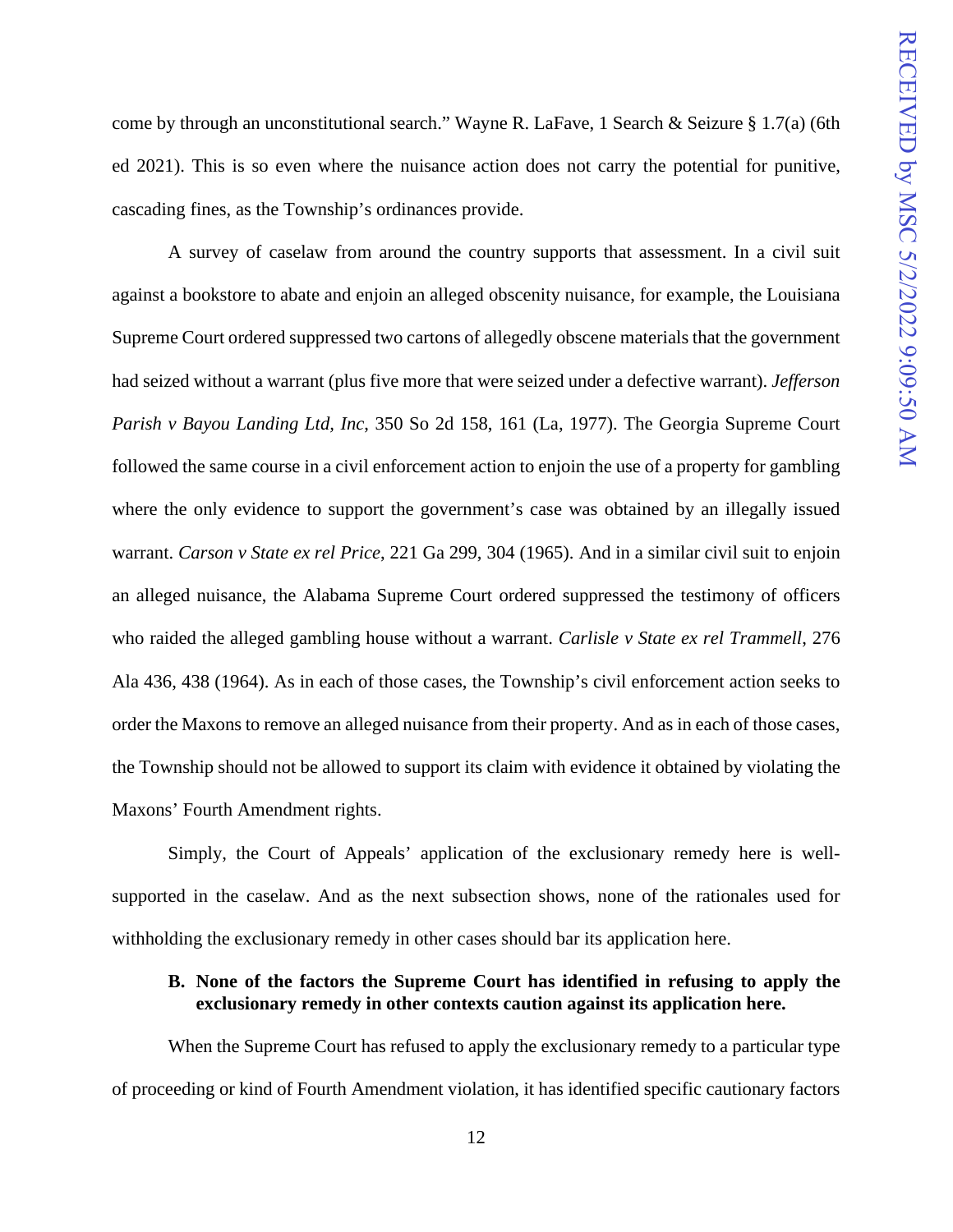for why evidence should not be excluded in that context. Because none of those factors apply here, this Court should hold that the exclusionary remedy is available in civil enforcement proceedings like the one now before the Court.

*Type of proceeding*. The Supreme Court has been reluctant to apply the exclusionary remedy in some proceedings marked by less formal characteristics than typical criminal or civil cases. In cautioning against the remedy's applicability in parole revocation hearings, for example, the Court cited those proceedings' "traditionally flexible, administrative" nature, the fact that they may not be "entirely adversarial" or governed by "traditional rules of evidence," and that the people who would rule on the admissibility of evidence often "need not be judicial officers or lawyers." *Pa Bd of Prob & Parole*, 524 US at 364, 366. See also *United States v Calandra*, 414 US 338, 343 (1974) (rejecting application of the exclusionary rule to grand jury proceedings, which are "secret" and "unrestrained by  $\lceil$  technical procedural and evidentiary rules."). But no such informality marked this proceeding: the Township seeks to introduce the evidence obtained from the drone search in a standard civil lawsuit, brought before a standard Michigan Circuit Court, and adjudicated under the standard rules of evidence. Accordingly, this enforcement action far more resembles a civil-forfeiture case than a parole revocation hearing or the "grand inquest" of a grand jury proceeding. *Calandra*, 414 US at 617.

*Deterrence*. The Supreme Court has made clear that "[t]o trigger the exclusionary rule, police conduct must be sufficiently deliberate that exclusion can meaningfully deter it." *Herring v United States*, 555 US 135, 144 (2009). In *Herring*, a police database indicated that there was an active arrest warrant out for a man who'd just left a police station, so officers followed him out, pulled him over, and arrested him. *Id*. at 137. A search incident to that arrest revealed methamphetamine and an illegally-possessed handgun. *Id*. But there was a problem: the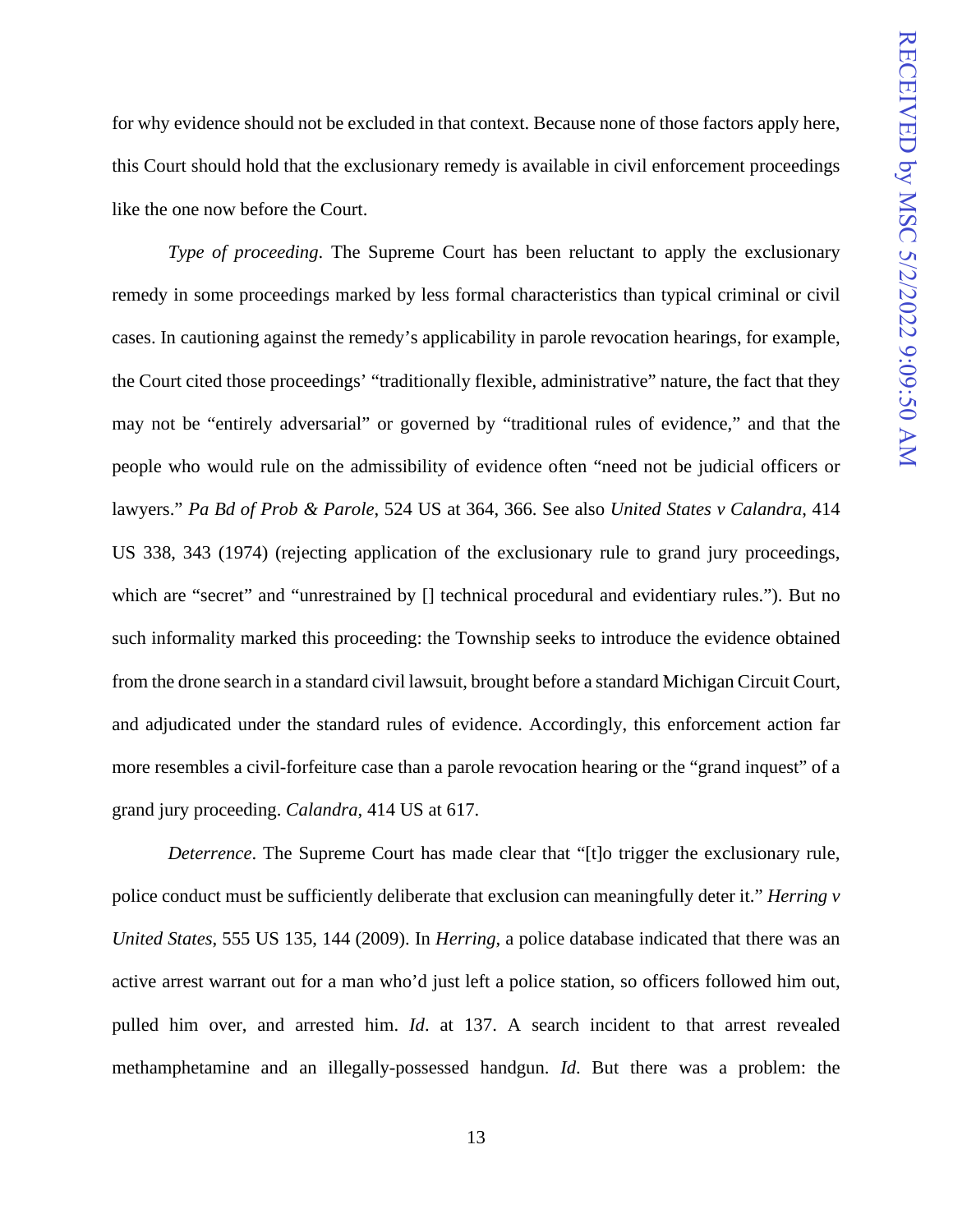information in the database was wrong, as the arrest warrant against Herring had actually been recalled five months earlier. *Id*. at 138. Because his arrest was illegal, Herring argued, the officers' search of him incident to the arrest was also illegal, and the guns and drugs therefore had to be suppressed. *Id*. The Court disagreed, holding that the failure to update the warrant database wasn't "sufficiently deliberate" to justify exclusion; the police department's "isolated negligence" just didn't fit the bill. *Id*. at 137, 144. But here, far from being "isolated" or "negligent," the government's drone searches over the Maxons' property were deliberate and repeated over the course of years. See *Maxon*, 336 Mich App at 525 (government "attached aerial photographs taken in 2010, 2016, 2017, and 2018" to its complaint).

Likewise, the Supreme Court explained in *United States v Leon* that the exclusionary remedy would not meaningfully deter investigators who obtained evidence "in objectively reasonable reliance" of a search warrant that was later invalidated. 468 US 897, 922 (1984). In *Leon*, the investigating officers submitted an "extensive" search warrant application in accord with usual procedures, and the magistrate issued the requested warrant. *Id*. at 902. But the District Court later determined (and the Court of Appeals affirmed) that the warrant should not have issued because the application's substance was not sufficient to establish probable cause. *Id*. at 903-05. Rather than contest that conclusion on appeal to the U.S. Supreme Court, the government urged that the officers' "good-faith reliance on a search warrant" counsels against suppressing evidence obtained in executing that warrant. *Id*. at 905. The Court agreed. It observed that it is a "magistrate's responsibility to determine whether the officer's allegations establish probable cause," and an officer who otherwise followed proper procedures in applying for a warrant "cannot be expected to question" that determination. *Id*. at 921. In the Court's view, it wouldn't make sense to "[p]enalize the officer" by excluding evidence because of "the magistrate's error." *Id*.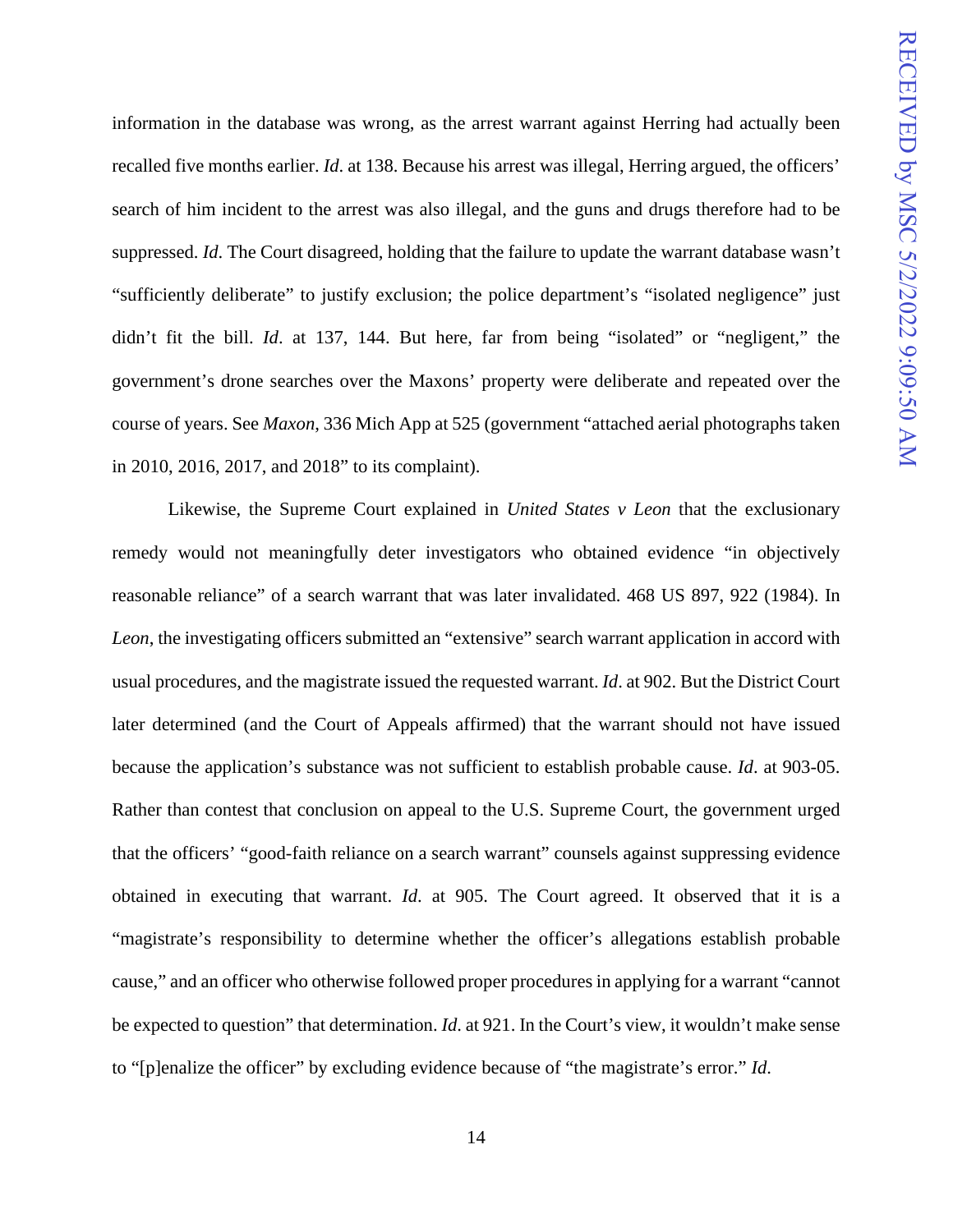In that way, *Leon* directly incentivizes officers to seek a warrant before they search. But here, of course, the Township's officers cannot claim to have reasonably relied on an invalid warrant because, over the multiple years they used a drone to search the Maxons' property, they never sought a warrant at all. See *Maxon*, 336 Mich App at 541. Excluding the drone photographs would thus deter the officers' conduct by incentivizing them to seek a warrant for similar searches in the future. Cf. *id*. at 542 ("If a governmental entity has any kind of nontrivial and objective reason to believe there would be value in flying a drone over a person's property … we trust [it] will probably be able to persuade a court to grant a warrant ....".

And finally, the Court has held that *state*-level criminal law enforcement officers would not be deterred by the exclusion of unlawfully obtained evidence in a *federal* civil proceeding. *United States v Janis*, 428 US 433, 459-60 (1976). In other words, the exclusionary remedy should not apply to a proceeding that an officer wouldn't foresee the ill-gotten evidence would be used in. Because the state-level criminal law enforcement officer is already "'punished' by the exclusion of the evidence in the state criminal trial," the *Janis* Court reasoned, exclusion from a different kind of case, outside of the officer's "zone of primary interest" and involving a "different sovereign," is "unlikely to provide significant … additional deterrence." *Id*. at 448, 458, 459. But here, the drone evidence was obtained by the Township, for the Township's use in a civil enforcement action, to enforce the Township's Zoning and Nuisance ordinances. Nothing in the record reflects the involvement of other sovereigns or litigation in other "zone[s] of primary interest." If exclusion wouldn't deter here, it never will.

*Costs*. The "principal" cost of the exclusionary remedy the Court has identified is in allowing "possibly dangerous defendants go free." *Herring*, 555 US at 141. But nothing remotely like that concern is at play here. Indeed, as the Court of Appeals explained, the allegedly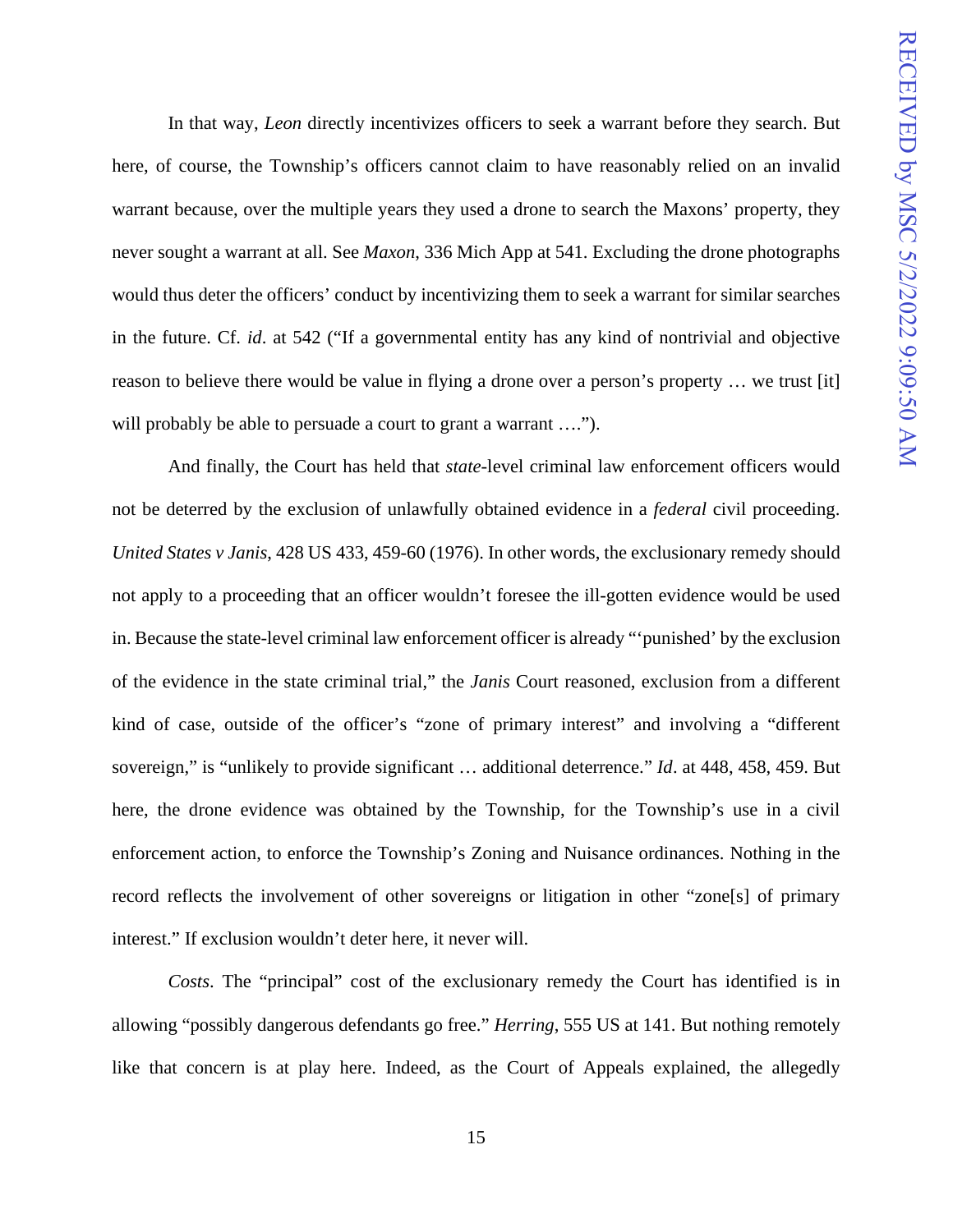aesthetically offending condition of the Maxons' backyard cannot even be seen from a public vantage point at ground level. 336 Mich App at 526. In other words, the costs to society of applying the exclusionary remedy here are nil.

On the other hand, the costs of *denying* the exclusionary remedy are huge. There is practically no other remedy available to the Maxons—or any other Americans in the Maxons' shoes—incentivizing officers to respect their Fourth Amendment rights. The Township has brought a civil action, not criminal charges, so there is no way for the Maxons to vindicate their Fourth Amendment rights in "the criminal trial context." Cf. pp. 10-12, above. And obtaining money damages for the intrusion on their rights would be anything but guaranteed, especially considering the unique circumstances under which the Township violated the Maxons' rights; the federal courts have effectively vitiated the common law maxim that government agents "must, like every other violator of the laws, respond in damages." See pp. 7-10, above. Without the exclusionary remedy, government investigators in this state would have little incentive *not* to deliberately conduct warrantless drone surveillance on any Michigander they want. There would be little chance for individuals to otherwise hold those agents to account, and the rights protected by the Fourth Amendment would cease to provide the security to property owners that the Framers intended. Respectfully, this Court should not let that state of affairs take hold.

#### **CONCLUSION**

Exclusion was one among many remedies courts employed at the Founding to protect individuals' rights to be secure against unlawful searches and seizures. Today, though, it is practically the only remedy the people can trust to secure the protections the Fourth Amendment affords them. Because exclusion here is an appropriate remedy under the U.S. Supreme Court's precedents and precedents from around the country, Amicus respectfully requests that this Court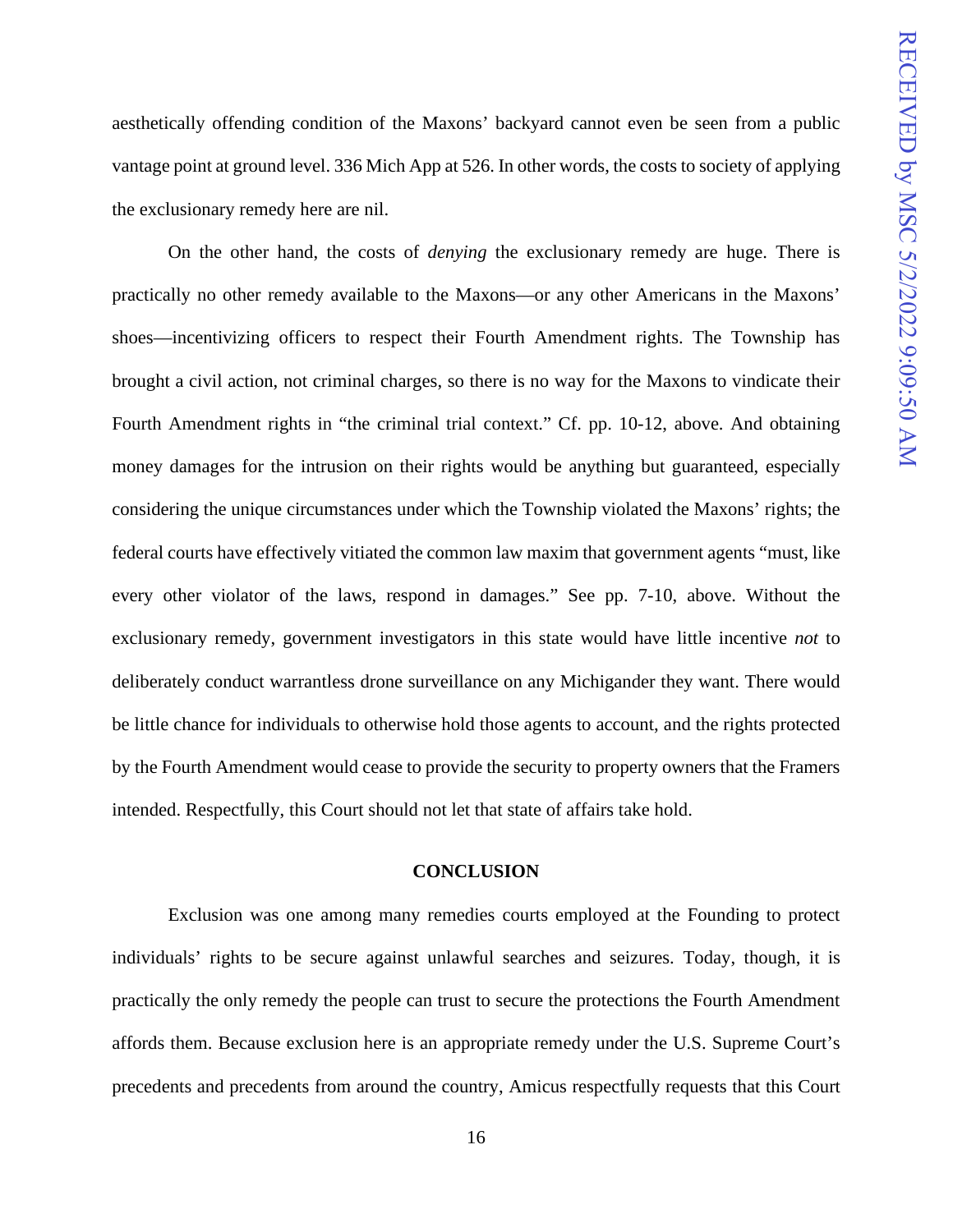affirm the Court of Appeals and remand for an order suppressing all photographs taken of Defendant-appellees' property.

Respectfully submitted,

By: /s/ Michael Greenberg Michael Greenberg\* Robert Frommer\* Patrick M. Jaicomo (P75705) INSTITUTE FOR JUSTICE 901 N. Glebe Rd., Suite 900 Arlington, VA 22203 (703) 682-9320 mgreenberg@ij.org rfrommer@ij.org pjaicomo@ij.org

Attorneys for *Amicus Curiae* \*Temporary Admission Pending